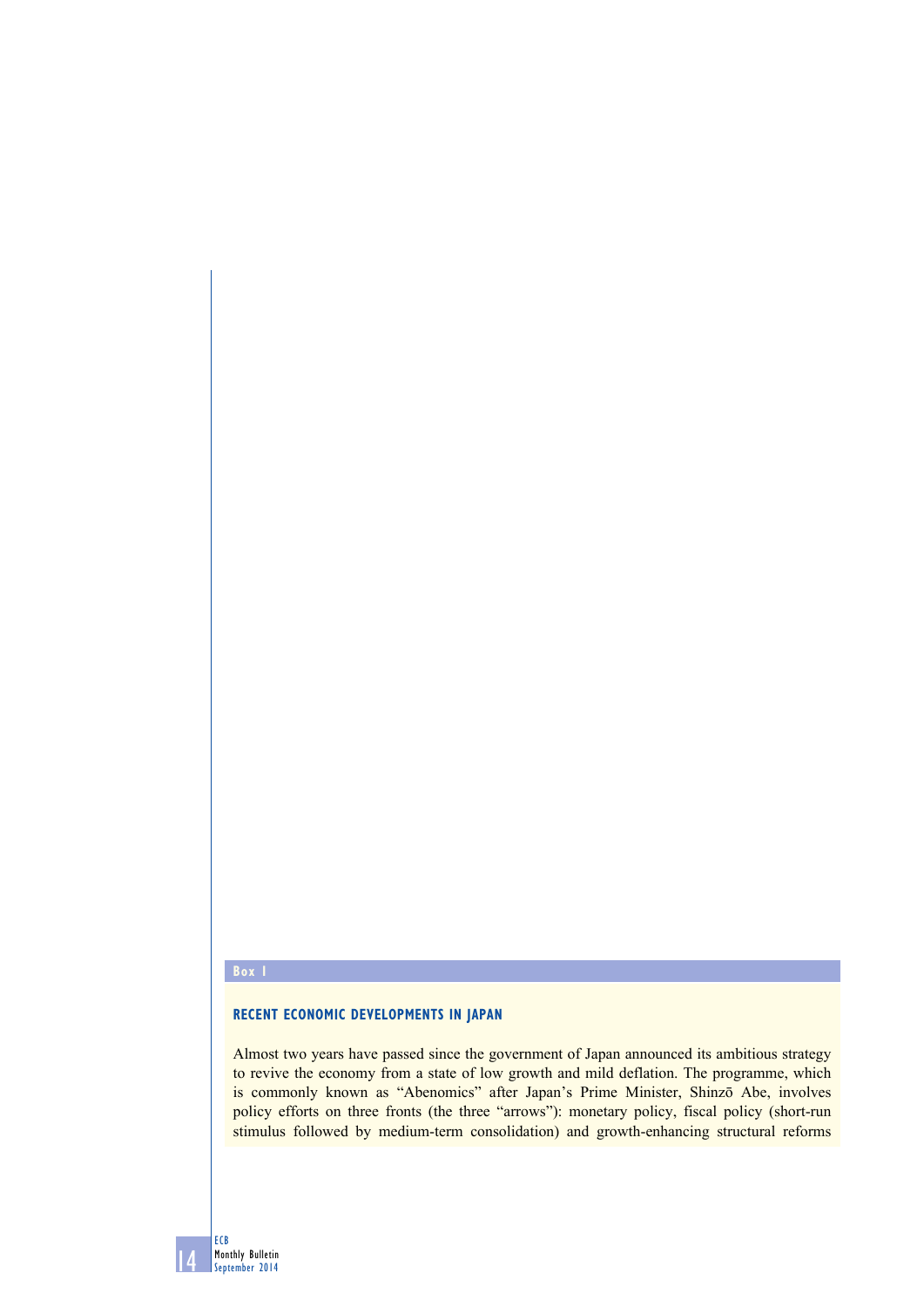## **Economic and monetary developments**

The external environment of the euro area

aimed at securing a pick-up in trend growth (both nominal and real). This box reviews recent developments in Japan in the light of this new strategy, starting by revisiting the main steps taken and the impact they have had on the overall economy thus far.

# **Current state of implementation**

In implementing Abenomics, the initial focus has been to a large extent on the first two pillars, namely the provision of monetary and (short-term) fiscal stimulus. To date, monetary policy (the first arrow) has been a key element of the programme. Following the adoption of a 2% inflation target in early 2013, the Bank of Japan (BoJ) introduced Quantitative and Qualitative Monetary Easing (QQE) in April of that year, with the aim of reaching the inflation target as early as possible within a time horizon of about two years. The BoJ changed its main operating target from the uncollateralised overnight call rate to the monetary base and increased the amount outstanding and the average remaining maturity of the Japanese government bonds to be purchased. With asset purchases being executed at the planned pace under QQE, the BoJ's balance sheet had expanded by over 50% by the end of July 2014.

Turning to fiscal policy (the second arrow), the Japanese government has delivered short-term fiscal stimulus to the economy, largely through the adoption of two stimulus packages in early 2013 and 2014. It has also taken some encouraging steps towards consolidating public finances, including the implementation of a VAT hike from 5% to 8% in April 2014. A second increase to 10% is scheduled for October 2015, but is still to be confirmed. According to the IMF's Article IV Consultation, the cyclically adjusted primary balance is projected to narrow from  $-7.0\%$  in 2013 to  $-6.0\%$  in 2014.<sup>1</sup> The government has pledged to halve the primary deficit of 6.6% for the fiscal year 2010 by the fiscal year 2015 and to achieve a primary surplus by the fiscal year 2020 as part of its G20 commitments.

Progress on the implementation of growth-enhancing structural reforms (the third arrow) has been more gradual. On the one hand, some important measures were announced in areas such as agriculture, energy and corporate governance, as well as in social security (namely investment reforms at the Government Pension Investment Fund). On the other hand, progress has been slower in areas such as labour market reform, where fewer concrete measures have been introduced so far. In June the government also adopted a revised growth strategy, which includes, among other things, plans to reduce the corporate income tax rate, but many details are still to be finalised.

# **Recent developments in economic activity and prices**

The expectation in late 2012 of a change in economic policy had a pronounced impact on Japanese stock prices and the exchange rate of the yen (see Chart A). The currency depreciated significantly (by about 20% in nominal effective terms), and equity markets rallied (at the end of August the Nikkei index stood at around 63% above its level at the end of November 2012). Ten-year Japanese government bond (JGB) yields have remained at relatively low levels.

1 *Article IV Consultation – Staff Report* and Press Release, IMF, 2014.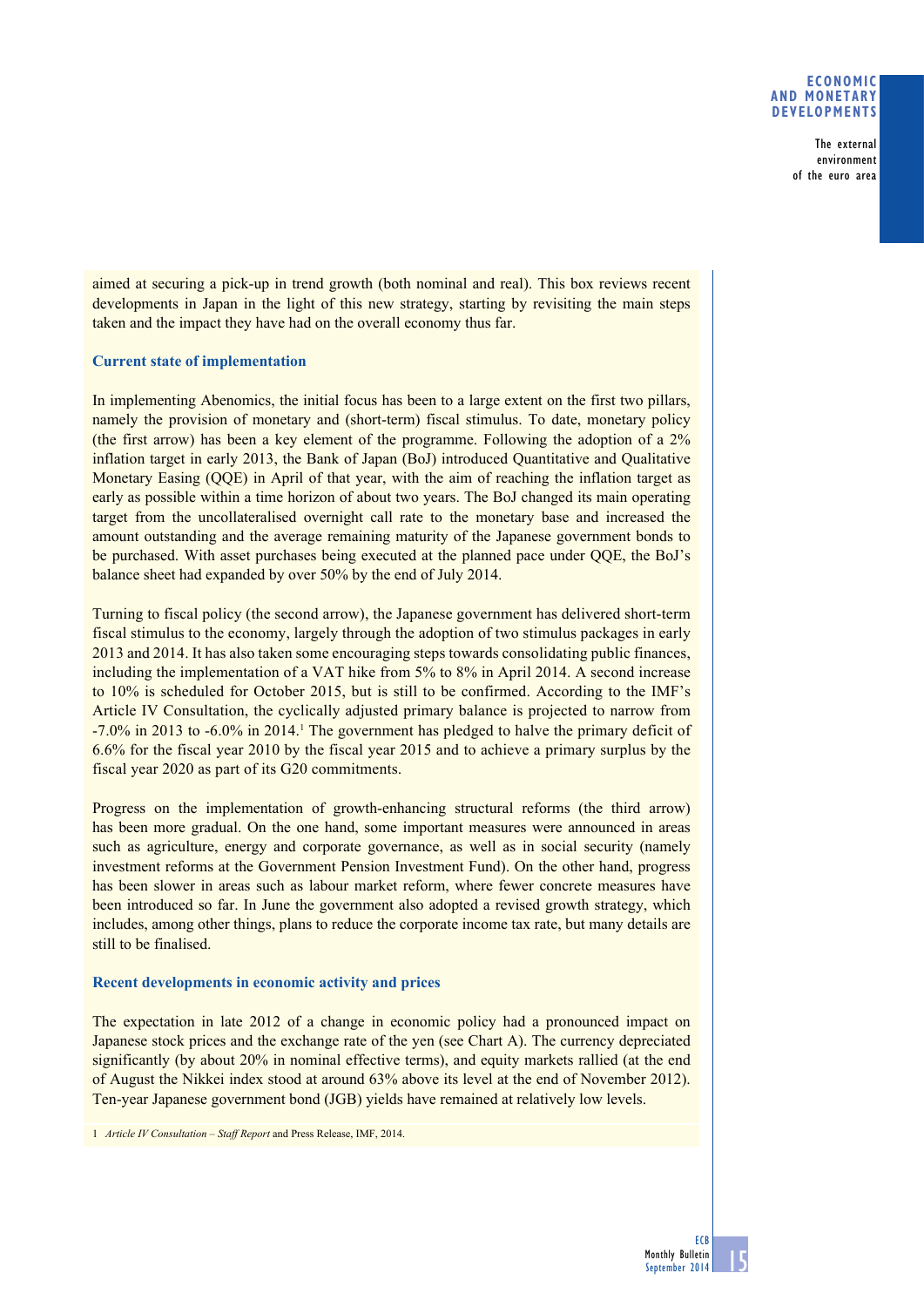

1) Nominal effective exchange rate vis-à-vis Japan's 20 main trading partners.

Economic activity picked up considerably in the early stages of Abenomics, albeit supported to a certain extent by a number of factors that are likely to fade over time. Real GDP expanded in the first half of 2013 at an average quarter-on-quarter rate of about 1% (see Chart B), partly driven by the provision of fiscal stimulus, a moderate pick-up in exports and improved sentiment. However, it lost momentum during the second half of the year, as some of these factors started to fade. Activity rebounded considerably in the first quarter of 2014 largely on account of frontloaded demand ahead of the VAT hike scheduled for April of this year, but the rebalancing of private demand in the second quarter more than reversed the previous gains. Moreover, despite the marked depreciation of the yen, the recovery in export volumes has remained weak overall, while private non-residential investment has only recently shown signs of a tentative recovery.

Inflation and inflation expectations have also risen significantly (see Chart C). Annual CPI inflation increased steadily from -0.2% in November 2012 to 1.6% in March 2014, while the narrower measure of CPI inflation (excluding food and energy) rose from about -0.5% to 0.7% over the same period. Model estimates – based on historical regularities – suggest that about half of the increase in annual CPI inflation since November 2012 can be explained by the exchange rate depreciation. Following the VAT increase in April 2014, annual CPI inflation jumped from 1.6% in March to 3.7% in May, but has eased somewhat in recent months. The increase in inflation has also coincided with a considerable pick-up in inflation expectations. For instance, between October 2012 and July 2014 ten-year-ahead inflation expectations as measured by the QUICK survey increased from 0.8% to 1.6%, indicating an enhanced credibility of the 2% inflation target.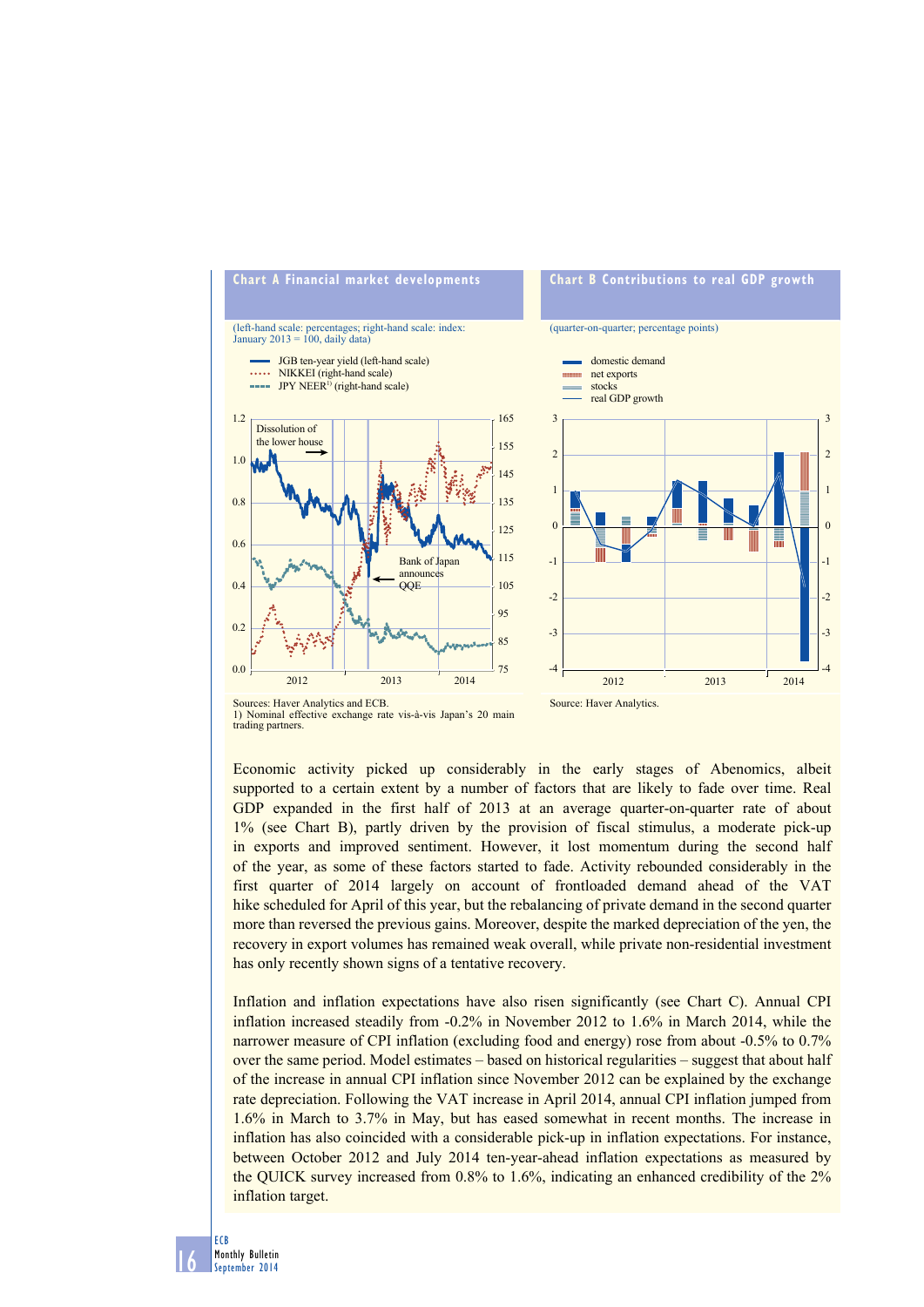## **Economic and monetary developments**

The external environment of the euro area



While inflation and inflation expectations have been picking up, wage growth has lagged somewhat, despite growing tightness in the labour market. The recently completed annual spring wage negotiations ("Shunto") resulted in wage increases of 2.2% for the fiscal year 2014, up from 1.8% in the fiscal year 2013, although broader measures of wage growth remain much more contained, with the year-on-year growth rate of total cash earnings climbing to just  $0.8\%$  in the second quarter (see Chart D). However, a significant part of the increase has been driven by non-scheduled payments (e.g. overtime) and bonus payments, whereas basic wage growth has remained relatively muted – although data for July show signs of a pick-up.

The shift in expectations regarding the policy stance was also associated initially with strong portfolio investment flows into Japan, in particular into equity markets. Overall, however, the portfolio rebalancing effect among domestic financial intermediaries – away from JGBs and into higher yielding (possibly riskier) assets, a key transmission channel of QQE – appears to have been limited thus far. JGB holdings in the portfolios of banks have declined somewhat. However, this was not followed by a substantial improvement in the lending attitude of financial intermediaries, as the share of loans in banks' total assets has remained broadly unchanged at around 50% since October 2012, while deposits accumulated rapidly at the BoJ. Changes within insurance companies and corporate pension funds have been less rapid, as their portfolio allocation remained broadly unchanged.

### **Outlook for activity and prices**

Despite the strong contraction in activity in the second quarter of 2014, a moderate recovery is likely to resume in the second half of the year. Economic activity is expected to bounce back following the downturn in the wake of the VAT hike in the second quarter, mainly supported by a pick-up in private consumption and private investment. Looking further ahead, the Japanese